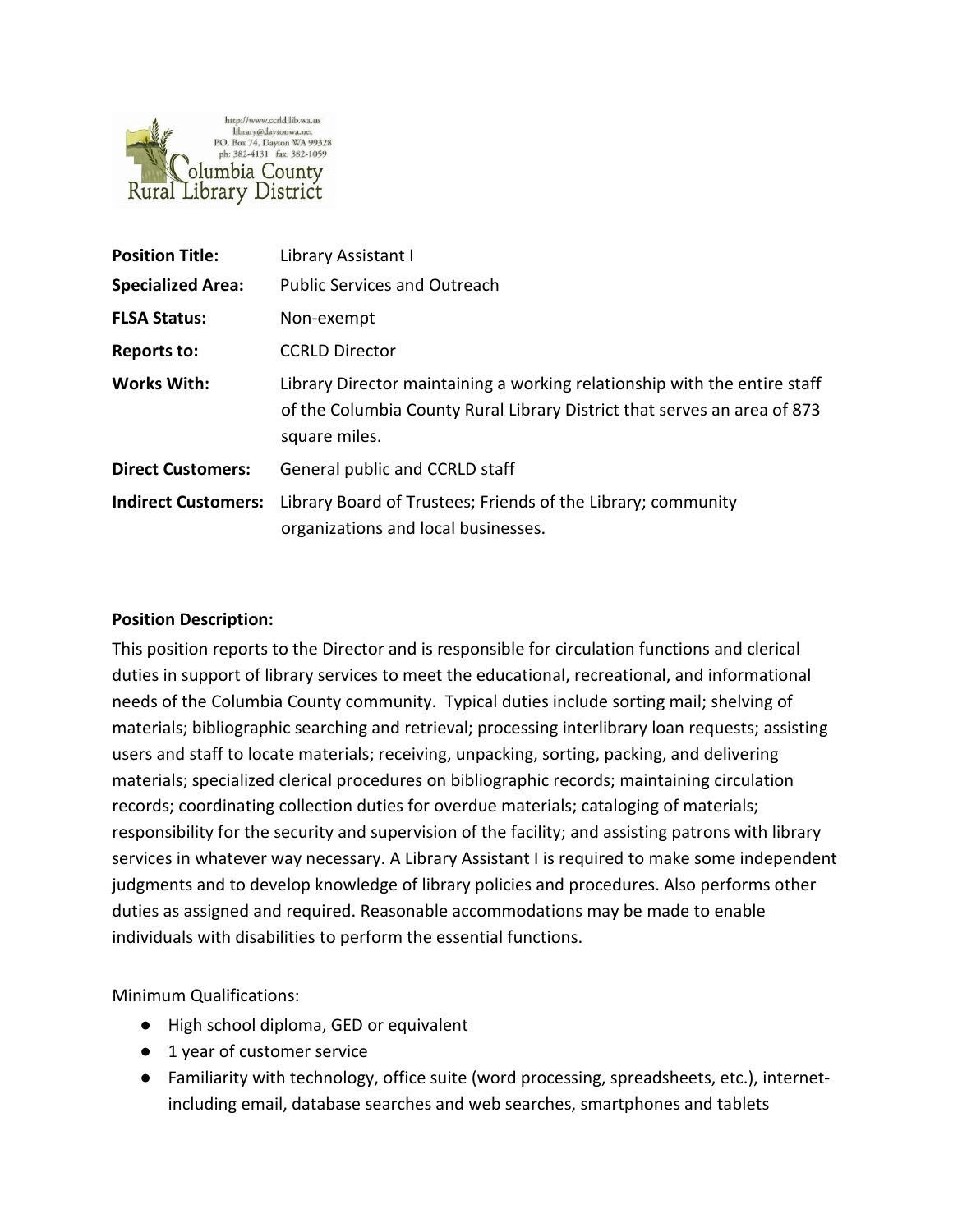- Ability to multitask and organize work effectively
- Ability to communicate effectively in English, verbally and in writing
- Current driver's license and access to reliable transportation

Preferred Qualifications:

- Previous library experience
- Experience with Koha ILS
- Minimum of one year of general office experience preferred.
- Familiarity with social media
- Preference given to someone who has knowledge of libraries and has worked or volunteered in a library.

# **RESPONSIBILITIES OF POSITION:**

Under immediate supervision, performs clerical and other library work as required.

### **DUTIES:**

- 1. Performs circulation desk procedures, such as checking in and checking out materials, registering patrons and collecting fines.
- 2. Checks in deliveries of interlibrary loan materials.
- 3. Processes, withdraws, repairs, or reconditions library materials.
- 4. Shelves library materials and reads shelves.
- 5. Assists with library programs and displays.
- 6. Assist patrons with ready-reference questions and reader advisory, bibliographic instruction and database searching.
- 7. Assists patrons with mechanical operations of library equipment.
- 8. Answers directional questions and refers patrons to appropriate personnel.
- 9. Assists with clerical tasks and compiles statistical data for the director.
- 10. Performs other related work as required.
- 11. May have access to confidential or financial information.

# **KNOWLEDGE AND ABILITIES:**

- 1. Working knowledge of library methods and procedures.
- 2. Ability to operate library machines properly.
- 3. Keyboarding and filing ability.
- 4. Working knowledge of English grammar and spelling.
- 5. Consistently demonstrate effective customer services behavior(s);
- 6. Establish and maintain effective working relationships in a team environment when performing any duties essential to the achievement of efficient library operations;
- 7. Ability to work with staff courteously, efficiently, and effectively;
- 8. Ability to work a varied schedule, which may change periodically, including evenings and weekends;